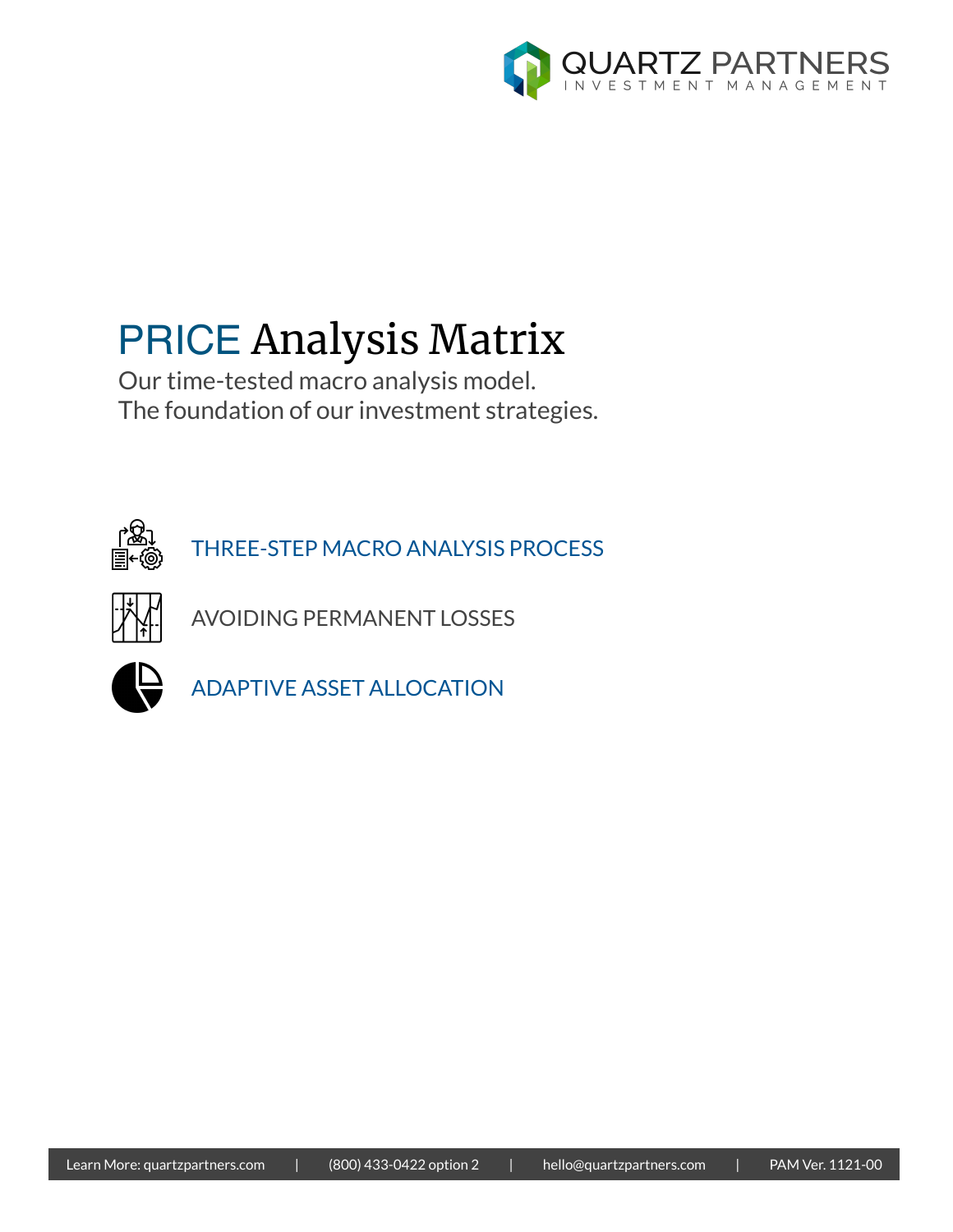

# **An Adaptive Approach to a Complex Market**

We challenge the status quo that a traditional "buy and hold" portfolio with a rigid mix of investments provides optimal outcomes. We also reject the idea that an investment strategy needs to choose between fundamental or technical analysis. Investment strategies should be built using both fundamental and technical analysis. Allowing portfolios to adapt and capitalize on investment opportunities and mitigate investment risk as it arises.

### **Embrace Volatility and Avoid Protracted Downturns**

Small but temporary investment losses due to market volatility are to be expected as part of the riskreturn tradeoff. In fact these swings often present opportunities to invest in undervalued asset classes. However, there also exist market periods in which losses can exceed tolerable levels and can create "Permanent Loss of Capital", losses that may permanently decrease the probability of reaching your investing goals. These are the periods that Quartz Partners seeks to move to traditionally defensive investments like cash and U.S. government bonds.



#### **Tactical Rotation Using PRICE Analysis Matrix**

*\*Please refer to attached fact sheets for complete performance information. You cannot invest directly in an index.* 

Our investment committee welcomes questions and open dialogue with advisors and their clients about our investment process, views on the investing environment and their personal investing objectives.

JOSEPH W. ARENA KYLE P. WEBBER 800.433.0422 xt. 112 800.433.0422 xt. 114

Chief Investment Officer **Portfolio Manager & Managing Principal** jarena@quartzpartners.com kwebber@quartzpartners.com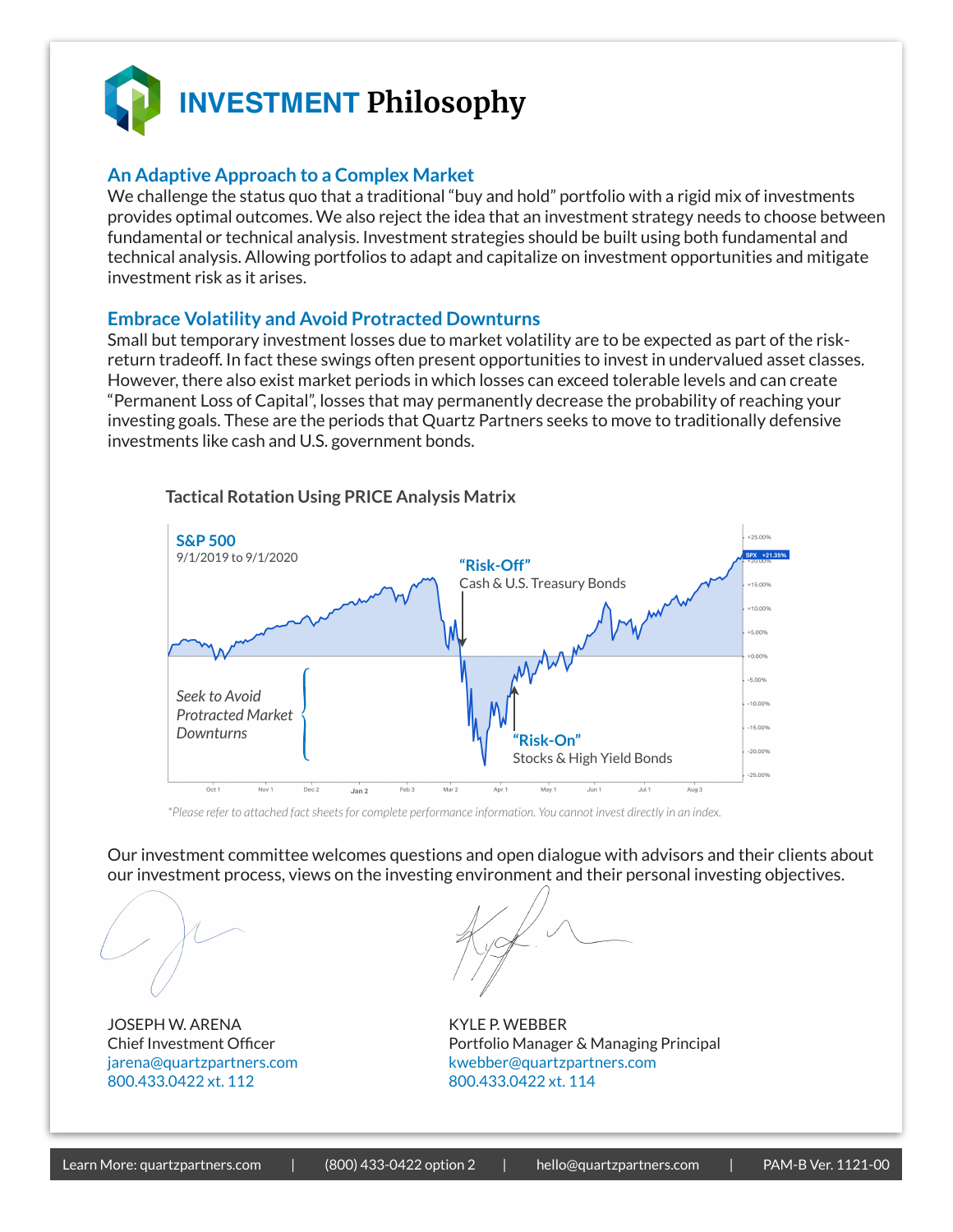

#### **PRICE Analysis Matrix**

Over the course of 15 years through rigorous academic research we have developed an investment model comprised, in our view, of the most relevant economic and market data in determining the direction of the economic landscape and relative attractiveness of investments. Our PRICE analysis matrix provides a repeatable process that is flexible and allows our investment strategies to quickly adapt to changes in the economic and market landscape. The Price analysis matrix is comprised of five data sets and over 50 data points ranging from fundamental to technical data. Data points that when combined, historically exhibit a high probability of predicting economic cycles, investment opportunities and protracted market downturns.

| <b>POLICY</b>                                   | Our Policy data set analyzes monetary and fiscal policy from the U.S. Federal Reserve Bank,<br>U.S. Federal Government as well as those from foreign central banks and sovereign<br>governments. Policy decisions drive market liquidity and investing risk taking. |
|-------------------------------------------------|---------------------------------------------------------------------------------------------------------------------------------------------------------------------------------------------------------------------------------------------------------------------|
| <b>RISK</b>                                     | Our Risk data set analyzes market volatility and the opportunity cost of investing. Momentum<br>data from various asset classes and cross asset class relative strength is combined to provide a<br>"stop-loss" to preserve capital and mitigate investment loss.   |
| <b>INFLATION &amp;</b><br><b>INTEREST RATES</b> | Our Inflation & Interest Rates data set analyzes bond and lending rates, consumer,<br>manufacturing and commodity prices. This provides real-time information as to whether<br>inflation is providing a tailwind or headwind for economic growth and investing.     |
| <b>CREDIT &amp; LIQUIDITY</b>                   | Our Credit & Liquidity data set analyzes bond spreads, systemic financial stress data pertaining<br>to credit and liquidity across the economic spectrum. Cheap and accessible financing is the<br>lifeblood for both corporations and the stock market.            |
| <b>EARNINGS &amp;</b><br><b>ECONOMY</b>         | Our Earnings & Economy data set analyzes information pertaining to housing, manufacturing<br>economic and corporate backdrop. This data set can forecast long-term shifts in the business<br>cycle and identify economic contractions.                              |

# **2 PRICE Portfolio Construction**

#### **Real-Time Output**

Our PRICE analysis matrix compares current vs. past data looking at historical averages and rates of change. Ultimately, a flexible quantitative output is provided, forecasting where we are in the economic cycle, when to be defensive and where to take advantage of investing opportunities. As a mechanism of mitigating investment risk, our PRICE analysis matrix also allows our strategies to quickly adjust the portfolio beta and transition defensively to a "risk-off" allocation in the early stages of a protracted market downturn *(e.g., Covid-19 pandemic market sell-off February to March 2020)* and then back to "risk-on" allocations when the "Risk" component of our PRICE matrix reverses to a positive output.